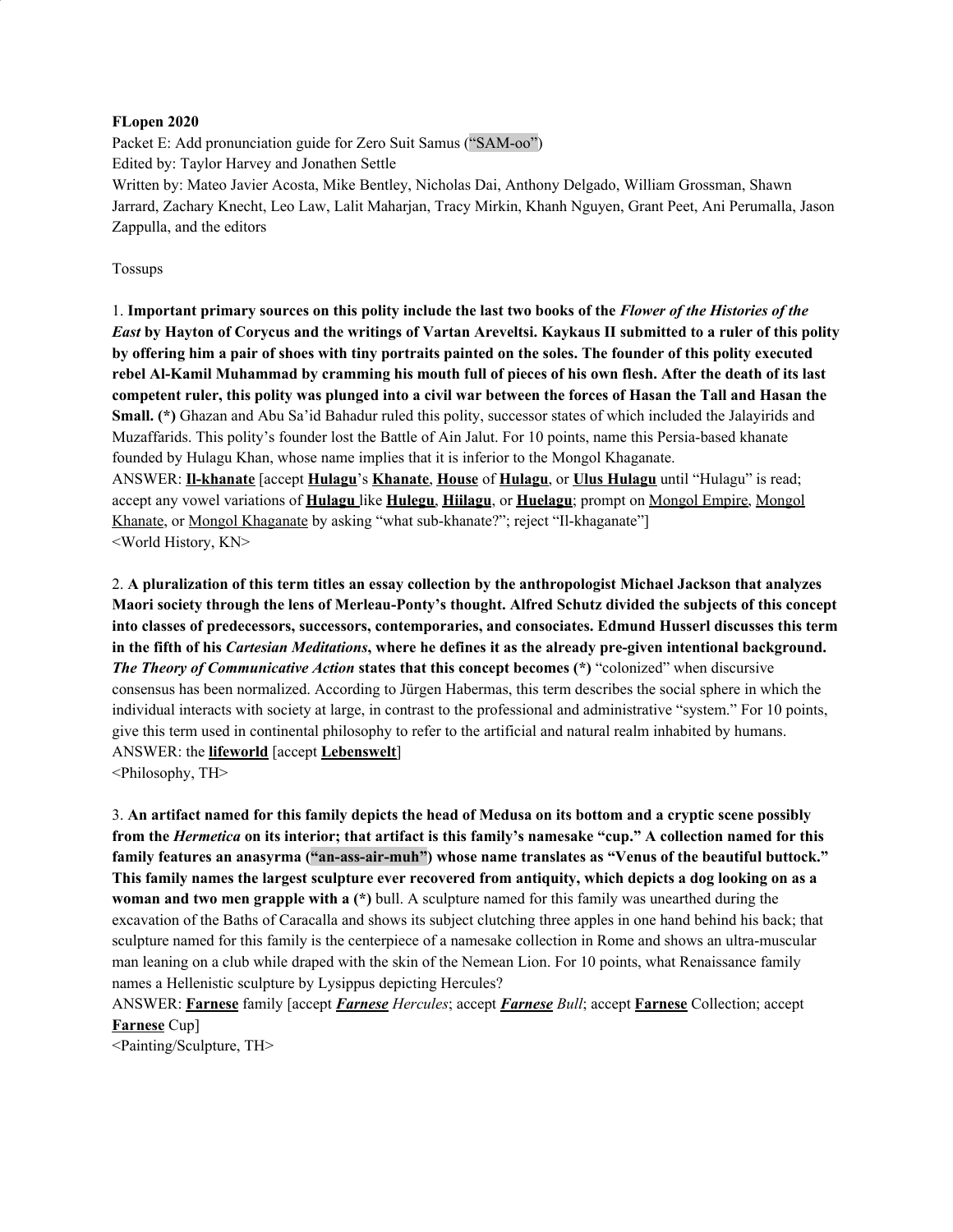4. *Description acceptable.* **A plot of the magnetization deflection versus time with a reversed peak decaying** through zero showed that E. M. Purcell and R. V. Pound created this property in a crystal of lithium fluoride. By exploiting the bounded kinetic energy of the Hubbard model, Braun et al. produced this property in a system with motional degrees of freedom; that system was an optical lattice of bosons. In a two-level system with states zero and one, (read slowly) because d-S over d-E is proportional to the ln of the ratio of N-sub-zero to N-sub-one, this property arises when that ratio is less than one, (end read slowly) or at the onset **of (\*)** population inversion. Boltzmann factors increase with increasing energy in systems with this property. In systems with this property, adding energy decreases entropy. For 10 points, systems with what property unexpectedly transfer heat to systems with positive temperature?

ANSWER: **negative temperature** [or **negative absolute temperature**; accept **temperature** is **less than absolute zero temperature**; accept **temperature** is **less than zero Kelvin**; accept **temperature** is **less than zero Rankine**; accept **negative spin temperature**; prompt on population inversion; reject "less than zero Celsius" or "less than zero Fahrenheit"]

<Physics, LL>

5. A 2018 Benjamin Balint book titled for one of these events discusses the valuable manuscripts possessed by the 101-year old Israeli executrix Esther Hoffe. While giving an oration at one of these events, a man is **interrupted by an uproar after a student assaults a washerwoman, before the man realizes that everyone** present is hiding badges under their long beards. In a novel titled for one of these events, the protagonist **discovers two policemen being (\*)** flogged in the junkroom of a bank. A character gets advice on coping with one of these events by the sickly Herr Huld and the cynical painter Titorelli. At the end of a novel titled for one of these events, a man is taken to a quarry by two officers before exclaiming "Like a dog!" as he is killed. For 10 points, name this type of proceeding that titles a Franz Kafka novel featuring Josef K.

ANSWER: a legal **trial** [accept *prozess*; accept a **court case**; accept a **legal proceeding**; accept a legal **hearing**; accept a **cross examination**; accept a **questioning**; accept an **interrogation**; accept *Kafka's Last Trial*] <Long Fiction, TH>

6. A large one of these objects is shown getting out of a taxi in a photograph from a 2009 Laurie Simmons **series. Trans artist Greer Lankton is best known for making these objects, which she modified in between exhibitions. Many of these objects hang from the trees on a channel island in the**

**Xochimilco ("shoh-chee-MEEL-koh") region of Mexico City. Rod-like wooden examples of these objects from** Japan are called *kokeshi*, while round, hollow examples inspired by Zen tradition are known as (\*) *darumas*. German surrealist Hans Bellmer is renowned for his grotesque works made from the parts of and resembling these objects. Brittle 19th century examples of these objects with a realistic, matte finish were known as bisque, while a character created by cartoonist Rose O'Neill inspired a kitsch type of them called kewpies. For 10 points, name these toys exemplified by American Girls and Raggedy Anns.

ANSWER: **doll**s [accept **dummies** or **mannequin**s; accept sex **doll**s or blow up **doll**s; accept bisque **doll**s or kewpie dolls; prompt on toys]

<Other Arts: Visual, TH>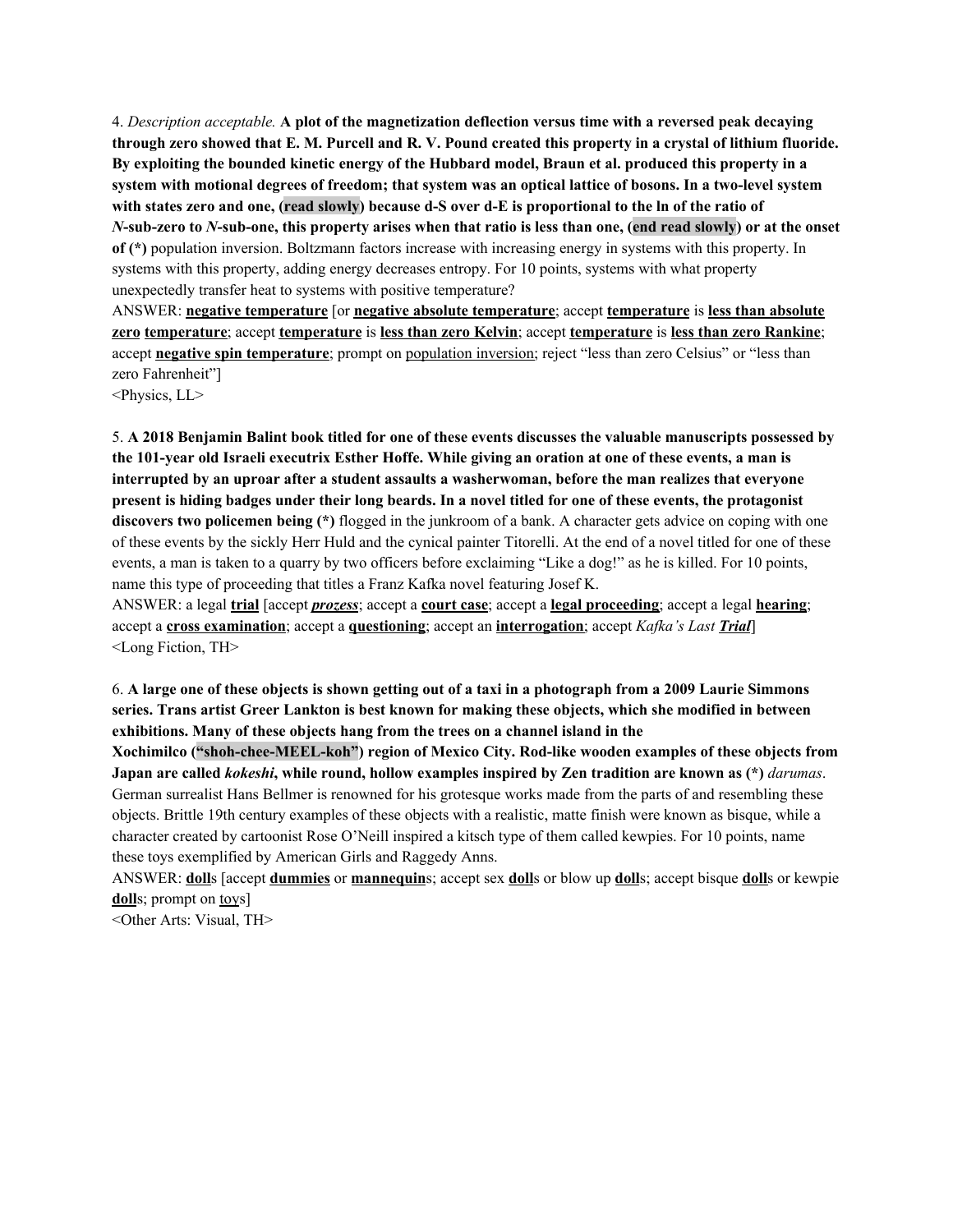7. **Franz Kurowski is best known for his ahistorical and controversial books about users of these things,** which were written about in a memoir by Belton Y. Cooper. The Yakushev family is one of only two groups **in Belarus possessing an official license to "hunt" for historical examples of these things. Dmitri Mendeleev's** son Vasily designed an early one of these objects, which were constructed en masse at the Nibelungenwerke. **The city of (\*)** Chelyabinsk was once known as [*these things*]-ograd. A museum in Bovington contains the world's largest collection of these things, including one of the last working Tiger 131s. These things were first used near the town of Courcelette, while about six thousand of these land-based objects were deployed at the Battle of Kursk. For 10 points, name these vehicles, famous models of which include the T-34, the Sherman Firefly, and the Panzer. ANSWER: **tank**s [accept **tank destroyer**s or **TD**s; prompt on armored fighting vehicles by asking "what specific type?"]

<Other History, KN>

8. In a story by this author, Elinor exclaims that Suffragettes tore up her garden, which was earlier rapidly installed by the Occasional-Oasis Supply Association. In another story by this author, a woman fails to take action to save her friend from a warthog who chases her up a tree, instead painting the scene in a watercolor. A character created by this author calls a woman "a regular Hunger Marcher" since "she'd go anywhere for four square meals a day." In a story by this author, a woman pretending to be a  $(*)$  governess teaches children history by making them reenact the Rape of the Sabine Women. An animal character created by this author causes a stir by slinging gossip at Mrs. Blemley's party after it is revealed that Mr. Appin taught him human speech. For 10 points, name this British author of the stories "The Occasional Garden," "The Schartz-Metterklume Method," and "Tobermory."

ANSWER: **Saki** [or Hector Hugh **Munro**] <Short Fiction, WG>

9. The concentration of these objects is equal to the log of their tidal radius over their core radius in the King model. These are the smaller of the two types of objects that, due to a negative heat capacity in their core, **undergo a gravothermal catastrophe. Interactions with low mass companions are a proposed solution to the second parameter problem of accurately modelling these objects' horizontal branch morphology. The density distribution of these objects fits the (\*)** Plummer sphere. Most millisecond pulsars are found in these objects, and blue stragglers are likely to form in their core. Using the spherical distribution of these objects around the Galactic Center, Harlow Shapley estimated the size of the Milky Way. These gravitationally bound objects consisting mainly of Population II stars include Omega Centauri. For 10 points, name these spherical groups of stars. ANSWER: **globular cluster**s [prompt on clusters; reject "open clusters"]

<Other Science: Astronomy, JS>

10. **Reeves Wiedeman's book about this company details its CEO's failed startups making collapsible high heels and baby clothes with knee pads. Sandeep Mathrani currently leads this company, which flew 6000** employees to London for an event known as "Summer Camp." Early funding for this company came from a **group of New York City kabbalists organized by Rebekah Paltrow, who oversaw this company's expensive private** (\*) elementary education venture. This company's former CEO cites his time in Israel as inspiration for his desire to make a series of "capitalist kibbutz." At its peak, this company was overvalued by tens of billions of dollars thanks in large part to investments by the Masayoshi Son-run SoftBank. Former CEO Adam Neumann made billions of dollars despite the failed IPO of, for 10 points, what US commercial real estate company that provides "flexible shared workspaces?"

ANSWER: **WeWork** [accept **WeGroup**; accept **WeGrow**] <Zeitgeist, TH>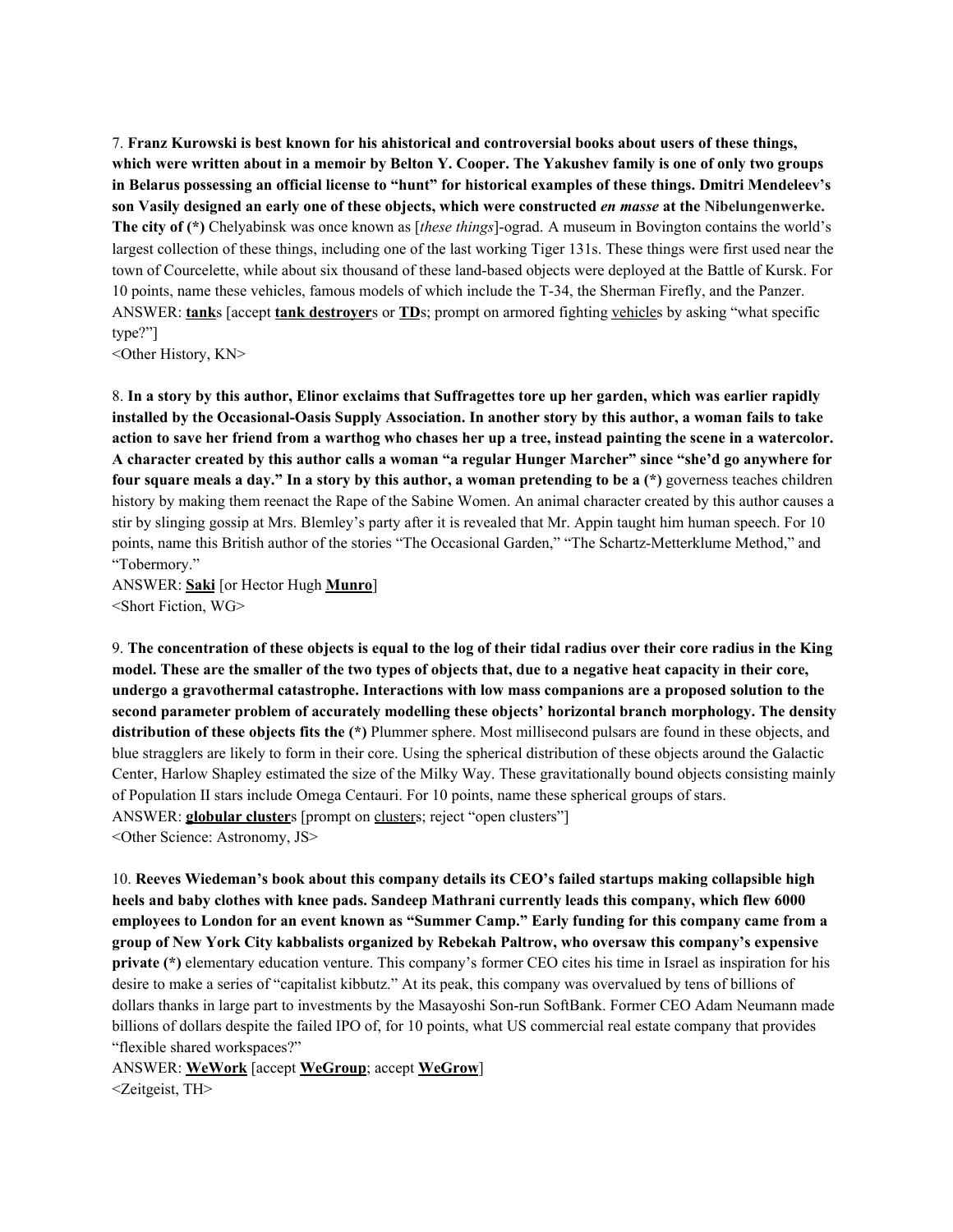11. In a study by Schiappa, Gregg, and Hewes that extends the contact hypothesis to a concept described by this adjective, subjects were rated on their prejudices concerning gay men after watching Six Feet Under and *Queer Eye for the Straight Guy.* Rubin, Pearse, and Powell developed a scale rating the degree of a **phenomenon described by this adjective that assesses familiarity, the desire to communicate, and the perception of targets as role models. An influential 1956 paper by Donald Horton and Richard Wohl that coined this term discusses how the "simulacrum of conversation" of (\*)** actors speaking into a camera leads to a situation described by this term. Contemporary discourse on fans' interaction with celebrity personas on social media often discuss, for 10 points, what term that describes one-sided, perceived relationships? ANSWER: **parasocial** relationships [or **parasocial** interactions; accept **parasociality**; accept **parasocial** contact hypothesis]

<Social Science: Sociology/Anthropology, TH>

12. A Thuringian third wife of a polygamous king of this dynasty spent much of a civil war collecting relics and corresponding with Venantius Fortunatus; that extremely pious wife of a member of this dynasty fled her marriage and established an abbey named for the True Cross. Several kings of this dynasty intermarried with the powerful Agilolfing family that ruled Bavaria. A queen of this dynasty attempted to kill her (\*) daughter by forcing the lid of a treasure chest onto her neck and had her romantic rival Galswintha strangled. The lives of queens of this dynasty like Saint Radegund and the murderous Fredegund are related in the *Ten Books of Histories* by Gregory of Tours. Leaders of this dynasty were tonsured after being disposed and were referred to by contemporaries as "long-haired kings." For 10 points, name this Frankish dynasty once led by Clovis. ANSWER: **Merovingian** dynasty [prompt on Franks until "Frankish" is read] <Post-500 European History, TH>

13. The value of a function on the boundary of a disc is related to the value of the function at the origin and these points of the function by Jensen's formula. For functions f and g that are analytic within a closed curve, if f is strictly greater on the curve, then f and f plus g have the same number of these points by Rouché's **theorem. The Weierstrass product theorem enables holomorphic functions to be constructed from sets of these points. For analytic functions, these points are always (\*)** isolated. The argument principle expresses the value of a contour integral as the difference between the number of these points and the number of poles. By the intermediate value theorem, a function that changes signs in an interval must have one of these points in the interval. For 10 points, the fundamental theorem of algebra states that *n* of what points exist for any polynomial of degree *n*? ANSWER: **zero**s [or **root**s]

<Other Science: Math, JS>

14. **Icelandic musician Hauschka uses this technique throughout** *Silfra***, a 2012 collaboration album with violinist Hilary Hahn. The opening D minor, first inversion arpeggio of the "Silentium" movement of Arvo** Pärt's Tabula Rasa uses this technique. Maurice Delage made an early use of this technique with his 1912 piece Ragamalika. The two soloists make use of this extended technique in *Chôros* ("SHOW-roos") No. 8 by **Heitor Villa-Lobos. David (\*)** Tudor used this technique in the original performance of *Black Mountain Piece.* Henry Cowell's innovations in this technique influenced another composer's pieces *Bacchanale* and *Totem Ancestor*. Eight *rasas* from Indian aesthetic tradition inspired *Sonatas and Interludes*, one of John Cage's many pieces that uses this technique. For 10 points, name this technique that involves putting objects like cardboard and screws between the strings of a keyboard instrument.

ANSWER: **prepared piano** [accept **preparing** a piano; accept making **modifications** or **changes** to the strings of **piano**; accept using one's **hand**s on the **piano string**s; prompt on playing the piano] <Classical Music, TH>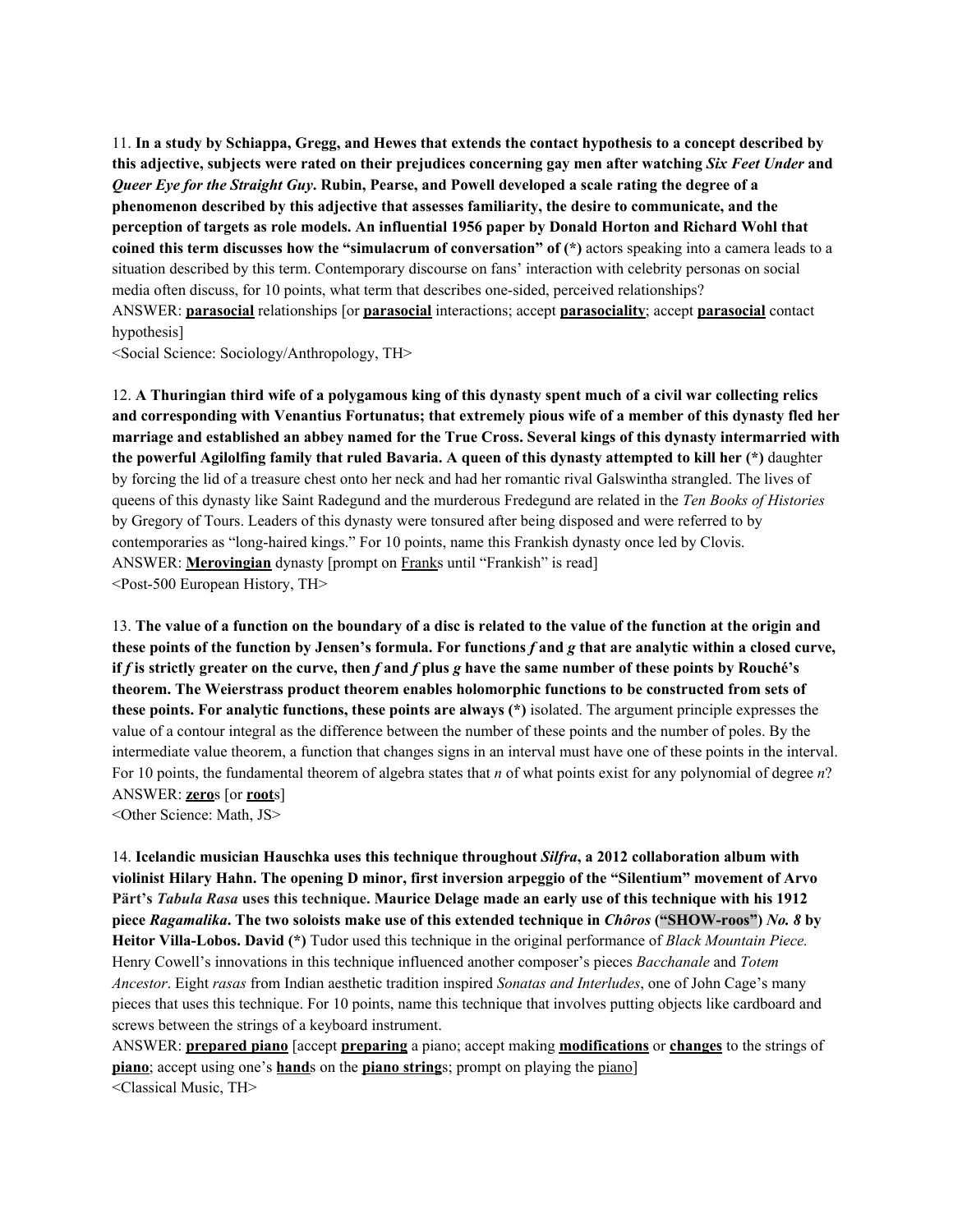15. Because a quote about sticks and ropes being the oldest tools of mankind from a short story by this author appeared as the epigraph of a 2019 video game, postmodern video game critic Tim Rogers became the first to translate that story into English. In a play by this author, an overly friendly family moves in with a 31-year old bachelor, eventually forcing him into a cage where he becomes animalistic. After a chemist created by this **author suffers a deformity-causing accident, a (\*)** plastic surgeon agrees to make him a mask but warns that it will change his personality. This author of the play *Friends* wrote a novel focusing on the entomologist Niki Junpei, who is forced to have sex with the pit-dwelling and sand-shoveling title character. For 10 points, name this Japanese author who wrote *The Face of Another* and *Woman in the Dunes*.

ANSWER: Kōbō **Abe** [or Kimifusa **Abe**] (The video game is *Death Stranding*.) <Other Literature, TH>

16. Maggie, a girl from this state, recalls having an affair with her high school English teacher Aaron in a section of Lisa Taddeo's book Three Women. In this state's small town of Ross, a group of Syrian and **Lebanese immigrants built the oldest still-extant mosque in the United States. In 1988, a shorthanded college** basketball team from a technical college in this state remarkably beat a full team from a state university, as **related in the Chuck (\*)** Klosterman *Grantland* article "Three Man Weave." The International United Tribes Powwow is held annually in this state, which contains the southeastern portion of the geologically-valuable Bakken Formation. The Northern Pacific Railroad weirdly attempted to attract German immigrants to this state by renaming its capital after a German statesman. For 10 points, what state contains the cities of Bismarck and Fargo? ANSWER: **North Dakota**

<Geography, TH>

17. **A UK court ruled that a German manufacturer of these devices, Herman Loog, could market them using** the generic name of one of his competitors. In his book on how this technology made Japan's middle class, Andrew Gordon notes how this example of "Yankee Capitalism" was used an average of two hours per day in the 1950s. Non-cartel companies could pay 15 dollars to license the rights to this technology after protracted **1850s "patent wars" involving makers of these devices like Wheeler & Wilson. (\*)** Pattern books used in conjunction with these devices were a staple of publications like *Mrs Beeton's*. This first mass-produced domestic appliance was improved by Elias Howe. These devices were often generically referred to as "Singers" and were driven by a foot pedal. For 10 points, name this technology that made it much faster to stitch together clothes. ANSWER: **sewing machine**s [or electric **sewing machine**s; accept **Singer**s until read] <US History, MB>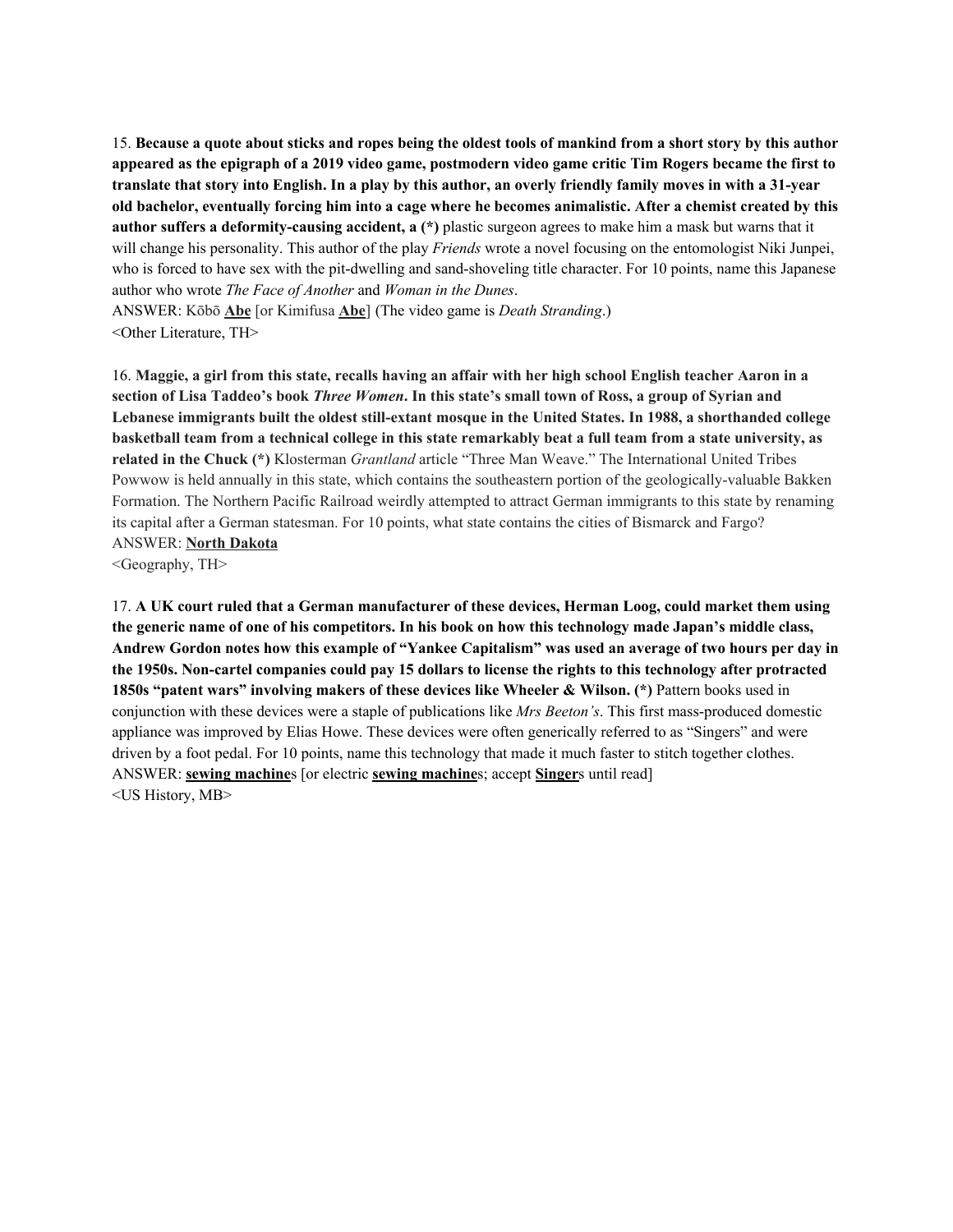18. **A disciple of Adi Śankara ("AH-dee SHUN-kuh-ruh") was given a name relating to these objects after he** ran across a river. A physical property of these objects is often used to illustrate the concept of *vairāgya* **("vye-RAHG-yuh"), or detachment. The epithet** *Pundarīkāksha* **("POON-duh-ree-KAHK-shuh"),** which means "one with eves like" these objects, is often given to Vishnu, whose feet are compared to these **objects by the Vedas. These objects are the primary meaning of the common male given names "Mrinal," "Neeraj," and "Pankaj." When Vishnu is depicted reclining on Ādiśesha ("ah-dee-SHAY-shuh"), one of these objects is usually shown emerging from his (\*)** bellybutton. When depicted upright, Vishnu often holds a discus, conch, mace, and this object, upon which Brahma ("BRUM-huh") resides. Lakshmi is called "Padmini" since she sits on one of these objects, which name a posture in which the legs are crossed such that each foot lies on the opposite thigh. For 10 points, what hydrophobic flowers name a Buddhist sūtra?

ANSWER: **lotus**es [or **padm**a; or **kamal**a; or **utpal**a; or **ambuj**a; accept **mrinal**a, **neeraj**a, or **pankaj**a until they are read; accept *Nelumbo nucifera*; accept **Padmapād**a; prompt on flowers; prompt on stalks or stems; anti-prompt on petals]

<Religion, AP>

19. This is the fourth and final letter in an acronym used by Michie, Van Stralen, and West to describe their **model of personal interventions. Thomas Babor's typology of alcoholism uses this letter to refer to individuals** with early onset use and family histories of substance abuse. This letter represents the second step in a **method of addressing irrational beliefs developed by Albert Ellis. Borderline and Narcissistic personality disorders belong to the "dramatic" cluster named for this letter in the DSM-V. In a study controversially funded by (\*)** tobacco companies, cardiologist Meyer Friedman claimed that people with personalities denoted by this letter had *lower* instances of heart disease when compared to their angrier and more impatient peers. For 10 points, name the letter that denotes a low-stress, less neurotic personality type contrasted with type A personalities. ANSWER: **B** [accept cluster **B** personality disorders; accept Type **B** personality; accept Babor's Type **B** alcoholism; accept COM-**B** model; accept capability, opportunity, motivation- **b**ehavior model] <Social Science: Psychology, TH>

20. **Using a trypsin release rather than an acidic buffer reduces recovery bias in this technique. Monovalent systems for this technique use helper agents to increase the expression of wild-type proteins, thus lessening avidity effects. Derivatives of fd-tet called fUSE ("fyooz") are "Type 3" vectors for this technique, meaning** they have a single chromosome with a single gene III ("three"). Multiple rounds of affinity selection consisting **of capture by immobilized selectors followed by amplification create (\*)** libraries in this technique. If the protein fused into the coat protein is too large, this technique will produce poor results because agents like T4 and lambda will have reduced infectivity. For 10 points, name this technique for studying protein-protein interactions that uses viruses modified to show peptides on their surface.

ANSWER: **phage display** [accept antibody **phage display**; accept monovalent **phage display**] <Biology, JS>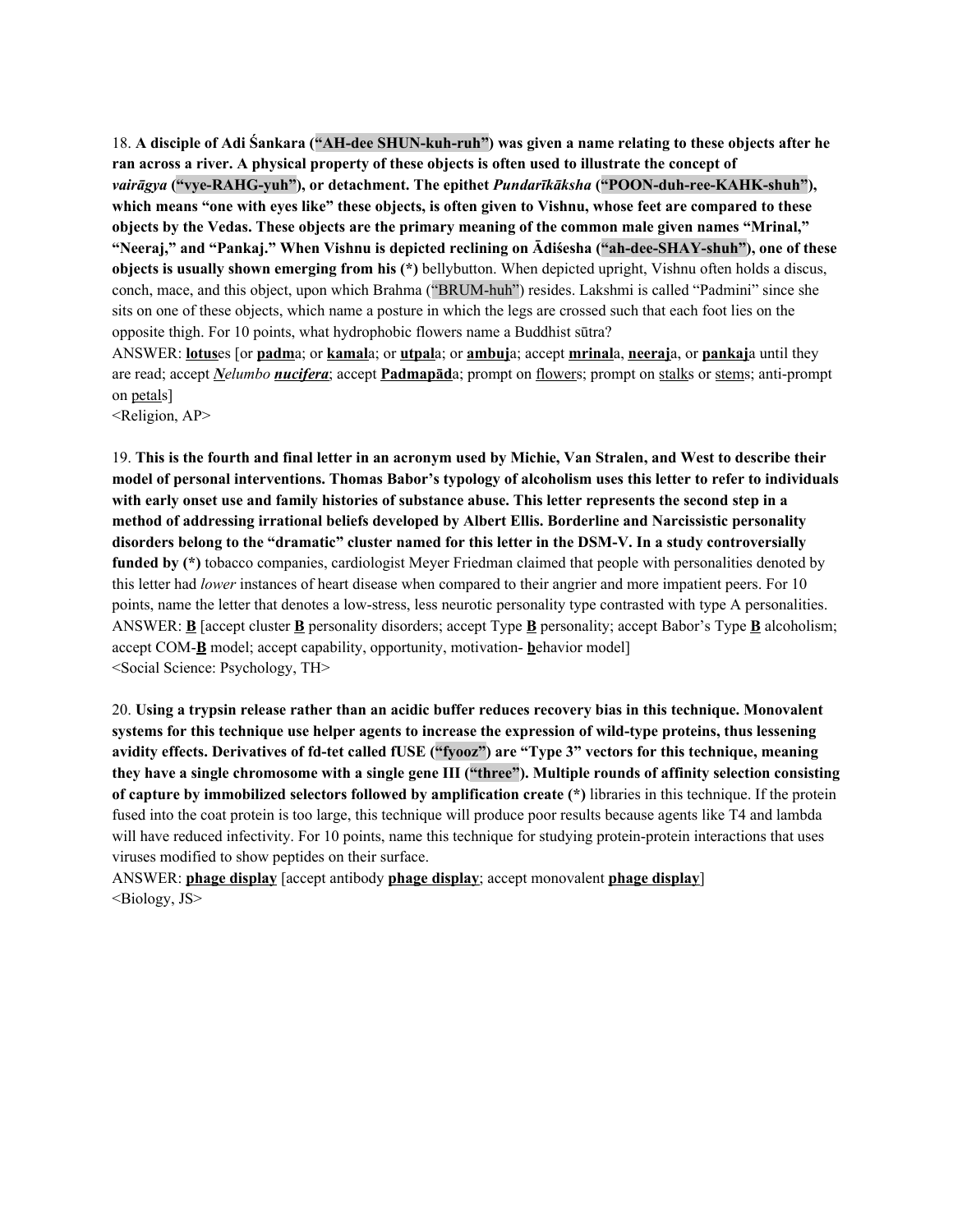21. **A Walter Kerr book describes how this actor differentiated himself from his peers by abandoning his Lonesome Luke persona by adopting an accessory. While aboard a tilted shipwreck, a sailor suit-clad spider monkey repeatedly telegraphs the location of a character played by this actor to a hulking murderer. This** actor wore a prosthetic glove following an accident in which a prop bomb exploded in his right hand. In a **film, this actor plays a waterboy who becomes increasingly dazed as he is repeatedly (\*)** dogpiled by every member of two football teams. In his most famous film, this star of *The Kid Brother* and *The Freshmen* is mobbed by housewives who shower him with clothes while working at a department store that he later scales in a publicity stunt. For 10 points, name this glasses-wearing silent-era rival of Chaplin and Keaton who dangled from a large clock in his film *Safety Last!*

ANSWER: Harold **Lloyd** [accept Harry **Lloyd**] <Other Arts: Film, TH>

22. A item from this poem is contrasted with a "Sqezy bottle" that is "misspelt / unpronounceably itself" in **the Edwin Morgan poem "Not Marble: a Reconstruction." In** *Break, Blow, Burn***, Camille Paglia points out** that though the first line of this poem introduces the "characters" of the artist, the artwork, and nature, the artist does not reappear for the rest of the poem. An entity in this poem rises up and "sprawled around, no **longer (\*)** wild" after encountering an object that is "tall and of a port in air." An object in this poem that "does not give of bird or bush" is often read as a response to Keats's Grecian Urn. This poem's "gray and bare" title object makes the "slovenly wilderness / Surround that Hill" after the speaker places it "in Tennessee." For 10 points, name this short Wallace Stevens poem about a container.

ANSWER: "**Anecdote of the Jar**" <Poetry, TH>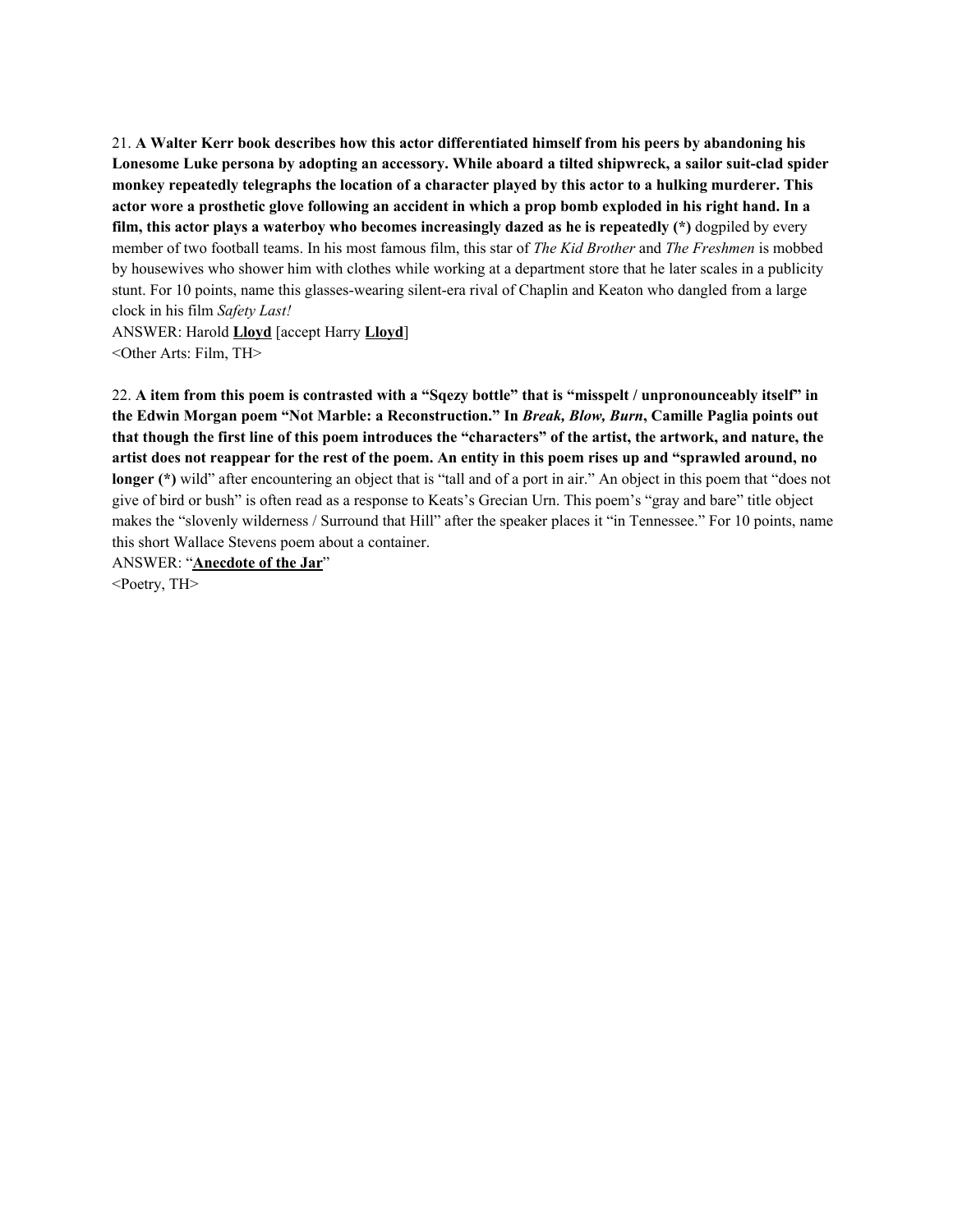### Bonuses

1. This system recognizes a broad range of bulky DNA lesions. For 10 points each:

[h] Name this system that carries out nucleotide excision repair in prokaryotes. Its A protein first acts as a damage sensor, then its B presents the lesion containing strand to be cleaved by its C protein.

ANSWER: **Uvr**ABC system

[e] The Uvr system was first discovered for its ability to repair dimers between two of these nucleobases. These nucleobases include uracil, cytosine, and thymine.

ANSWER: **pyrimidine** bases

[m] The DNA containing the lesion is unwound by the UvrD helicase, which is activated by MutL in this other repair pathway. MutS detects this pathway's namesake errors that cause kinks in DNA.

ANSWER: methyl-directed **mismatch** repair [or DNA **mismatch** repair; accept **MMR**] <Biology, KN>

2. This document stated that the signees would only trade with each other and that commissions were to be set at 0.25 percent. For 10 points each:

[h] Name this document signed by twenty-four stockbrokers outside 68 Wall Street in 1792. This document is credited with establishing the trade rules for the New York Stock Exchange and is named for a tree that may never have actually existed.

ANSWER: **Buttonwood** Agreement

[e] The Buttonwood Agreement was drawn up partly to regulate the securities market after one of these events in 1792 caused wild price fluctuations and bank runs. Financial crises given this name also occurred in 1819 and 1837. ANSWER: financial **panic**s [accept **Panic** of 1792, **Panic** of 1819, or **Panic** of 1837; prompt on depression or recession]

[m] In the late 18th century, most of the stock trades in New York occurred in a Wall Street establishment of this type named for the tontine investment plan. In England, these places were nicknamed "penny universities." ANSWER: **coffeehouse** [or **coffee shop**; accept **café**; accept Tontine **Coffee House**]

<US History, TH>

3. An article by Edward Winter on this phrase's origin describes several opportunities when it should be optimally deployed, such as "if you see that you have made a bad move." For 10 points each:

[h] Give this lexically-obsolete French phrase that is generally required to be said in order to circumvent the touch-move rule. In one unsavory event, Milan Matulović successfully used this phrase to retroactively reverse a losing move, resulting in his humorous nickname "[this phrase]-ović."

ANSWER: "*j'adoube"* ("zhuh-DOOB") [prompt on "I adjust"] (The verb *adouber* has disappeared from nearly all French dictionaries, and is rarely seen in contexts other than this one.)

[e] At the 2015 FIDE World Cup, Hikaru Nakamura got away with illegally using both hands to perform this move. This move that can be performed kingside or queenside is used to protect your king and activate your rook.

ANSWER: **castling** [or **castle**; accept kingside **castling** or queenside **castling**]

[m] *Description acceptable*. While blunders in chess are humorously annotated with a pair of question marks, two exclamation marks are used to label excellent moves, such as Bobby Fischer's choice to perform this action via Be6 ("bishop to e six") on move 17 of the "Game of the Century."

ANSWER: **sacrificing** his **queen** [accept synonyms for **sacrificing**, such as **giving up** or **offering**; prompt on just sacrificing by asking "what piece?"

<Other Academic, TM>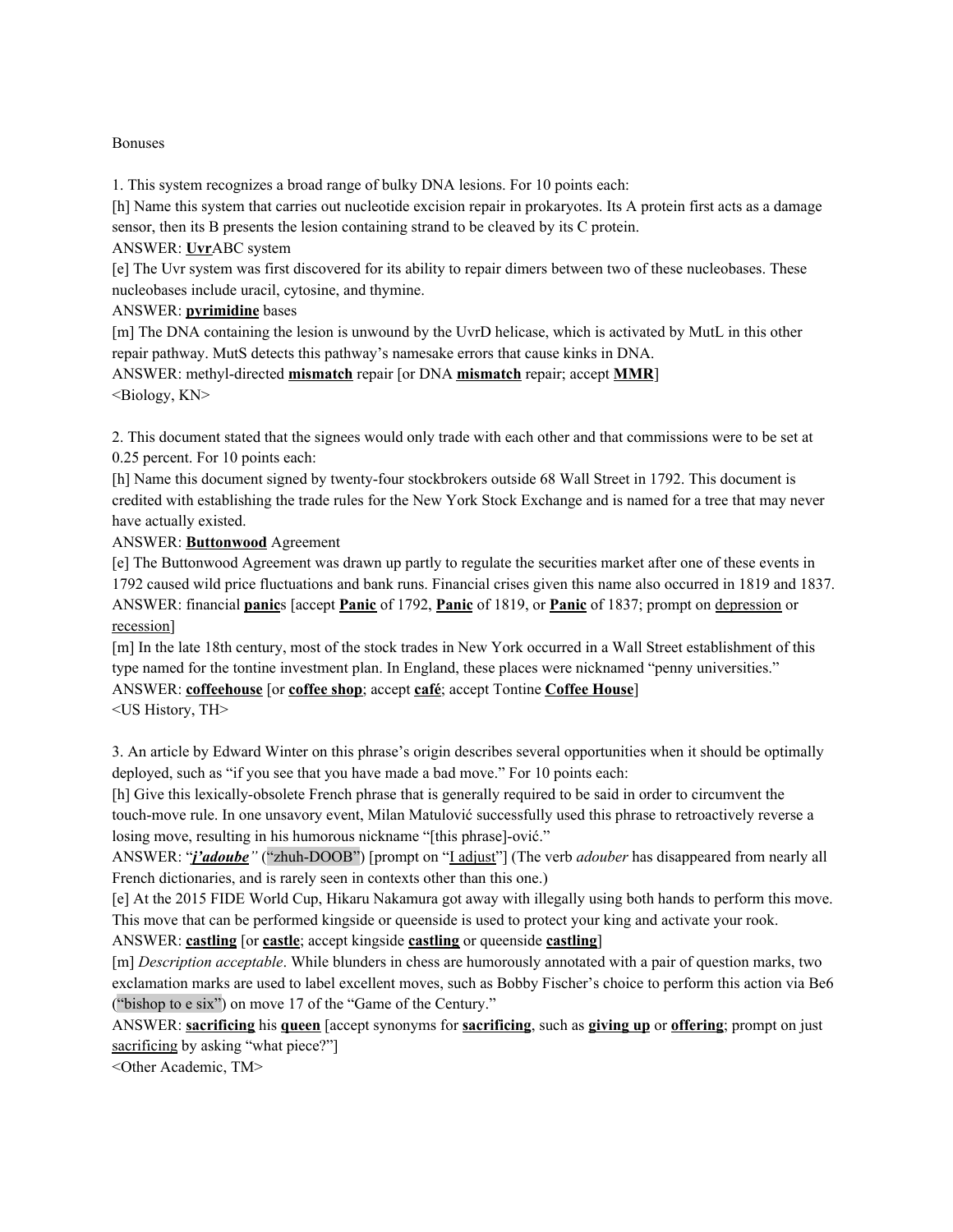4. Answer the following about frightening primates in literature, for 10 points each:

[e] An "Ourang-Outang" turns out to have committed a bizarre locked room murder in this story by Edgar Allan Poe.

ANSWER: "The **Murders in the Rue Morgue**"

[m] A shriveled appendage of a monkey grants wishes at an ironically morbid cost in a story by this English ghost story writer collected in *The Lady of the Barge*.

ANSWER: W. W. **Jacobs** [or William Wymark **Jacobs**] (The story is "The Monkey's Paw.")

[h] A ruthless monkey demon haunts Gnossos Pappadopoulis in this cult classic counterculture campus novel by Richard Fariña. In this novel, several hippie students from upstate New York participate in a bizarro version of the Cuban Revolution.

ANSWER: *Been Down So Long It Looks Like Up to Me*

<Other Literature, TH>

5. This document argued for the right of the peasantry to appoint and depose community pastors and for the abolition of the *Todfall* death tax. For 10 points each:

[m] Name this numbered set of demands widely distributed by German peasants from Swabia during the 1525 German Peasants' War.

ANSWER: "The **Twelve Articles** of the Swabian Peasants"

[e] This writer rejected the Twelve Articles and the motivations of the German Peasants' War in general in his tract *Against the Murderous, Thieving Hordes of Peasants*. This reformer earlier attacked the Catholic Church in the *Ninety-five Theses*.

ANSWER: Martin **Luther**

[h] Luther also opposed this group of Anabaptists influenced by Thomas Müntzer. This group, which included Thomas Dreschal and Nicholas Storch, believed themselves to receive messages directly from God.

ANSWER: **Zwickau prophet**s [accept *Zwickauer Propheten*; accept *Zwickauer Storchianer*] <Post-500 Euro History, GP>

6. John Hicks's theoretical treatment of these events argues that they are not Pareto optimal, since either one side is trying to maintain a "reputation for toughness" or there is information asymmetry between the parties. For 10 points each:

[e] Name these labor disputes in which work is halted to leverage a bargaining position for higher wages. According to Hicks's model, these events end when the employer's concessions curve and union's resistance curve intersect. ANSWER: labor **strike**s [accept **strike** action]

[m] Wage bargaining during labor strikes can be modeled using this type of fair division problem introduced by Hugo Steinhaus. Divisions in this class of problems are considered envy-free if each division is considered at least as good as all the others.

ANSWER: fair **cake-cutting** [accept fair **pie-cutting**; accept envy-free **cake-cutting** or **pie-cutting**] [h] Marceau and Musgrave's escrow model of statutory strikes suggests that workers should continue to work to avoid shrinking the total cake during strike negotiations, with the employer paying fines through this type of procedure. These sealed-bid procedures promote truthfulness by using "second-price" mechanisms.

ANSWER: **Vickrey auction**s [prompt on auctions]

<Social Science: Economics, TH>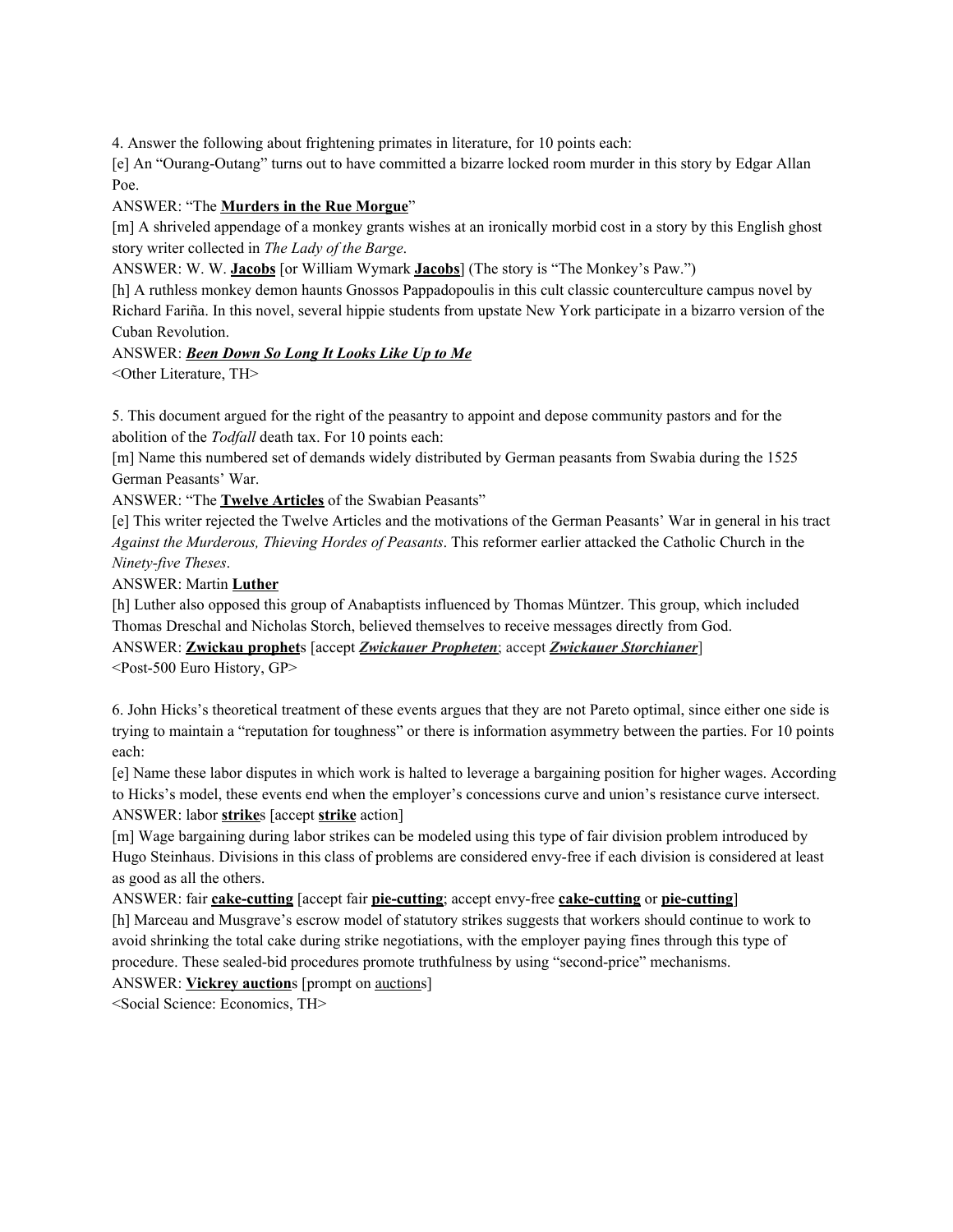7. This composer's impressive improvisation skills are attested by an incident in which he traded a theme back and forth with the viol player André Maugars during a Mass presided over by his patron Pope Urban VIII. For 10 points each:

[h] Name this Ferraran organist at St. Peter's for the first half of the 17th century, who popularized the toccata with his keyboard collection *Fiori musicali*. He published over one hundred variations on then-new courtly dances in his *Cento partite sopra passacagli*.

#### ANSWER: Girolamo **Frescobaldi**

[m] Frescobaldi's *Cento partite* includes forty variations on this originally fast, syncopated dance in triple meter that was imported to Italy and Spain from the New World. This non-passacaglia dance evolved into a typically slow genre with a lament bass used in the fifth movement of Bach's partita No. 2 for solo violin.

#### ANSWER: *ciaconna* [or *chaconne*; accept *Partita No. 2 Chaconne*]

[e] Frescobaldi's keyboard music is considered a bridge between Renaissance music and that of this era in which Georg Frideric Handel wrote all his music.

#### ANSWER: **Baroque** era

<Classical Music, TH>

8. C. S. Peirce's ("purse's") philosophy inspired Clara Fernández-Vara's paper on indexical storytelling in video games. Answer the following about games discussed in that paper, for 10 points each:

[m] This game uses traces revealed directly through gameplay to tell the story of the game world. In this 1993 adventure-puzzle game, the player must work strange contraptions while learning of two brothers who were stuck in two different magic books.

#### ANSWER: *Myst*

[e] This series's codec system is used as an example of how tutorial signage, while useful, breaks player immersion. In this game series, a red exclamation mark appears if enemies notice Solid Snake hiding in a cardboard box.

#### ANSWER: *Metal Gear Solid* [accept *MGS*]

[h] Performing this action in *Colossal Cave Adventure* to distinguish between rooms of the maze is one way in which players can create indices of their own. This action is necessary to map out the maze since each room is only described with the message "You are in a maze of twisty little passages, all alike" otherwise.

ANSWER: **drop**ping items [accept answers that describe **leaving behind** items in a room] <Pop Culture, JS>

9. Following a theft in this play, the wheelchair-bound Horace plans to re-write his will, but then dies of a heart attack as his wife watches. For 10 points each:

[m] Name this play in which Union Pacific bonds are stolen from a safe-deposit box by Leo. In this play, Regina ends up blackmailing her brothers Ben and Oscar Hubbard.

#### ANSWER: *The Little Foxes*

[e] This radical author derided the aristocracy of the post-Reconstruction South in her plays *The Little Foxes, The Autumn Garden*, and *Toys in the Attic*.

#### ANSWER: Lillian **Hellman** [or Lillian Florence **Hellman**]

[h] *Description acceptable*. After Regina secures ownership of her family's cotton mill, *The Little Foxes* ends with Regina's daughter promising to leave, telling her mom that she won't stand around and watch her perform this specific action. Earlier, the servant Addie said that the Hubbard family does this, "like in the Bible with the locusts." ANSWER: **eat**ing the **Earth** [accept **eat**ing the **world**; prompt on eating by asking "eating what?"] <Drama, JS>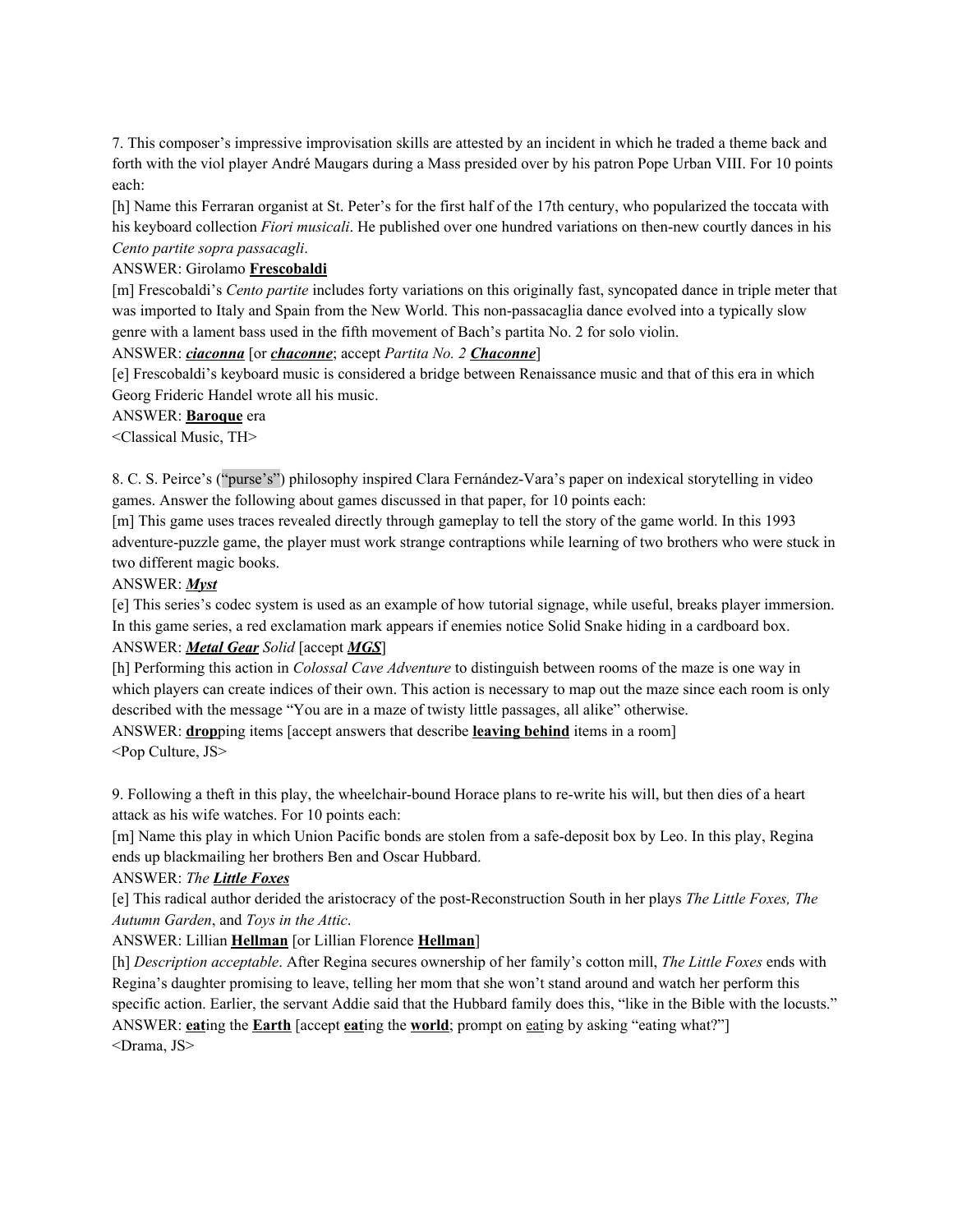10. The speaker of this Psalm says he is "a worm, not a man, scorned by men, despised by the people" and complains that God does not answer his prayers. For 10 points each:

[h] Give the number of this Psalm. Its opening verses are rendered into Aramaic as "Eloi, Eloi, lema sabachthani?" by Jesus at the time of his death in Matthew and Mark.

ANSWER: Psalm **22** [accept **21** due to different numbering systems in the Septuagint]

[e] "Eloi, Eloi, lema sabachthani?" is most commonly translated as this question in English. This is the fourth of the sayings of Jesus on the cross and is problematic to interpret because it implies that Jesus feels deserted by God. ANSWER: "My God, my God, **why have you forsaken me**?" [accept equivalents in archaic language like "**thou**" instead of "you" and "**hast**" instead of "have"; accept "**abandoned**" or other synonyms for "forsaken"; prompt on partial answers]

[m] In his book *Jesus of Nazareth*, this theologian analyzed the parallels between Psalm 22 and the Passion narrative and argued that Psalm 22 foreshadows the institution of the Eucharist. This theologian wrote the influential 1968 book *Introduction to Christianity* and the encyclical *Deus caritas est.*

ANSWER: **Benedict XVI** ("the sixteenth") [or Joseph Aloisius **Ratzinger**]

<Religion, MJA>

11. Data from NOAA Atlas 14 is imported to make these diagrams used by civil engineers to design stormwater drainage systems. For 10 points each:

[h] Name these diagrams that depict the relationship between their three namesake quantities. They often have units of minutes on the x-axis and units of inches per hour on the y axis.

ANSWER: **intensity-duration-frequency** curves [accept **IDF** curves]

[e] The first step of designing a storm drainage system involves finding this area using a topological map. This area is defined such that rainwater falling anywhere within its boundaries eventually drains to the same outlet.

ANSWER: **watershed** [accept drainage **basin** or stormwater **basin**; accept **catchment** area, **catchment** basin, or **impluvium**]

[m] For a given watershed outlet, engineers must calculate this quantity, denoted capital Q. In the rational method, this quantity equals storm intensity times watershed area times an empirical constant.

ANSWER: **runoff** [accept maximum **runoff**; accept **runoff** rate; accept **runoff** volume; prompt on volumetric flow rate]

<Other Science: Engineering, TH>

12. In 2002, this organization criticized the Academy Awards by creating a poster depicting "The Anatomically Correct Oscar," noting that "he's white  $\&$  male, just like the guys who win!" For 10 points each:

[m] Name this collective of anonymous artists who produced the satirical poster "The Advantages of Being a Woman Artist."

### ANSWER: **Guerrilla Girls**

[e] In a 1989 poster, the Guerrilla Girls depicted a woman in a gorilla mask and posed the question "do women have to be" in this state "to get into the Met?" Titian's *Venus of Urbino* depicts a woman in this state.

ANSWER: **naked** [accept **nude**; accept **undress**ed; accept clear knowledge equivalents indicating that the person is **not** wearing **clothes**]

[h] The Guerrilla Girls' *Bedside Companion to the History of Western Art* highlights the quilting work of this former slave from Georgia who has only two known surviving works, *Bible Quilt 1886* and *Pictorial Quilt 1898*.

ANSWER: Harriet **Powers**

<Painting/Sculpture, WG>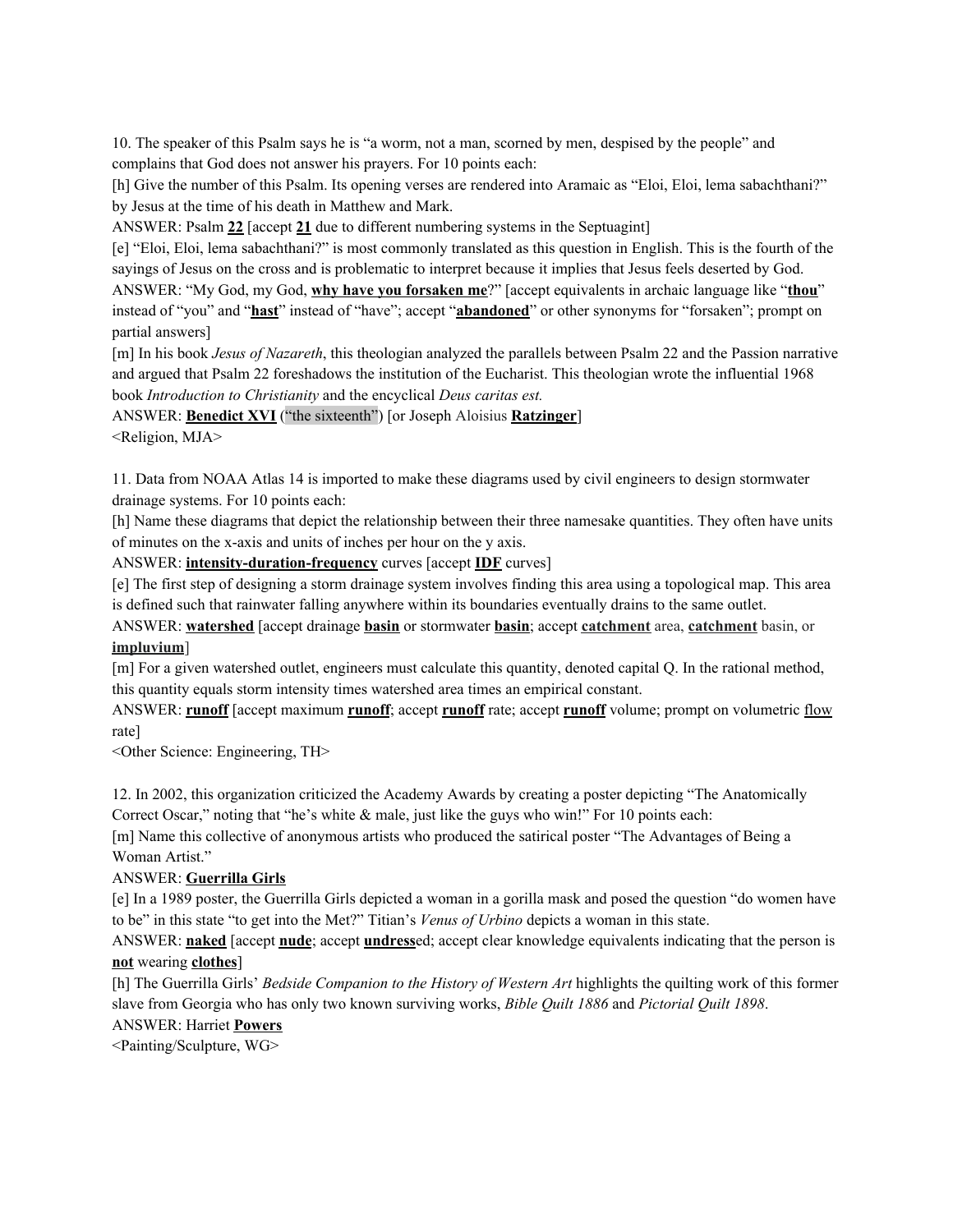13. After hearing of a sack of this city, Honorious was more concerned with the well-being of his pet chicken, which was named after this city. For 10 points each:

[e] Name this "eternal city" whose 410 sack by the Visigoths under Alaric destroyed the mausoleums of Augustus and Hadrian.

### ANSWER: **Rome**

[m] This general and regent for Honorius defended Rome from an invasion by Radagaisus and sent Sarus to deal with the revolt of Constantine III. This part-Vandal general may have been executed by Honorius for his failure to prevent Alaric's sack of Rome.

ANSWER: Flavius **Stilicho** [or **Stilicho** the Vandal]

[h] Stilicho sent Mascezel to deal with this Berber general's rebellion in Mauritania. This Governor of Africa and brother of Mascezel led forces that intercepted grain ships heading to Rome.

### ANSWER: **Gildo**

<Ancient History, GP>

14. This figure is described as "sitting on an Ivory throne she found, / Drawne of two steeds, th'one black, the / other white," before a long digression tells the story of Diana punishing Faunus. For 10 points each:

[h] Name this Titaness who challenges the authority of Jove in a trial on Arlo's Hill overseen by Gaia. The two cantos that describe her are probably fragments of the unfinished Book VII of a longer poem.

ANSWER: **Mutability** [or **Mutabilitie**; accept the goddess or titaness from the **Mutabilitie** Cantos]

[e] The Mutabilitie Cantos were likely intended as part of this long poem by Edmund Spenser that includes characters like the Redcross Knight, Una, and Gloriana.

### ANSWER: *The Faerie Queene*

[m] During the debate between Mutability and Jove, a procession of personifications of these things is described in detail, with one riding a crab and another drawn in a cart by two fish. Each of the sections of another Spencer book of eclogues featuring the shepherd Colin Clout is named after these entities.

ANSWER: the **month**s of the year [prompt on the <u>zodiac</u> signs or <u>constellations</u>; prompt on calendars] <Poetry, TH>

15. In the path integral formalism, these Green's functions receive contributions of the exponential of *i* times the action over *h*-bar. For 10 points each:

[m] Name these functions named for the fact that the wave function at a later time is given by the convolution of the initial wave function and one of them.

### ANSWER: **propagator**s [accept, but DO NOT REVEAL, Feynman **propagator**s]

[e] In these pictures, a propagator factor is associated with each internal line, but not any external lines because they are not on-shell. Photons are wavy lines in these pictures used to calculate scattering amplitudes.

### ANSWER: **Feynman** diagrams

[h] Because the naive Feynman propagator has a pole, it is integrated above or below the pole by adding this two-term factor to the denominator, as prescribed by Feynman. Whether or not this factor is positive or negative determines whether the selected propagator is the retarded Green's function or the advanced Green's function.

# ANSWER:  $\boldsymbol{i}$  **times** epsilon [or  $\boldsymbol{i}\boldsymbol{\epsilon}$ ]

<Physics, LL>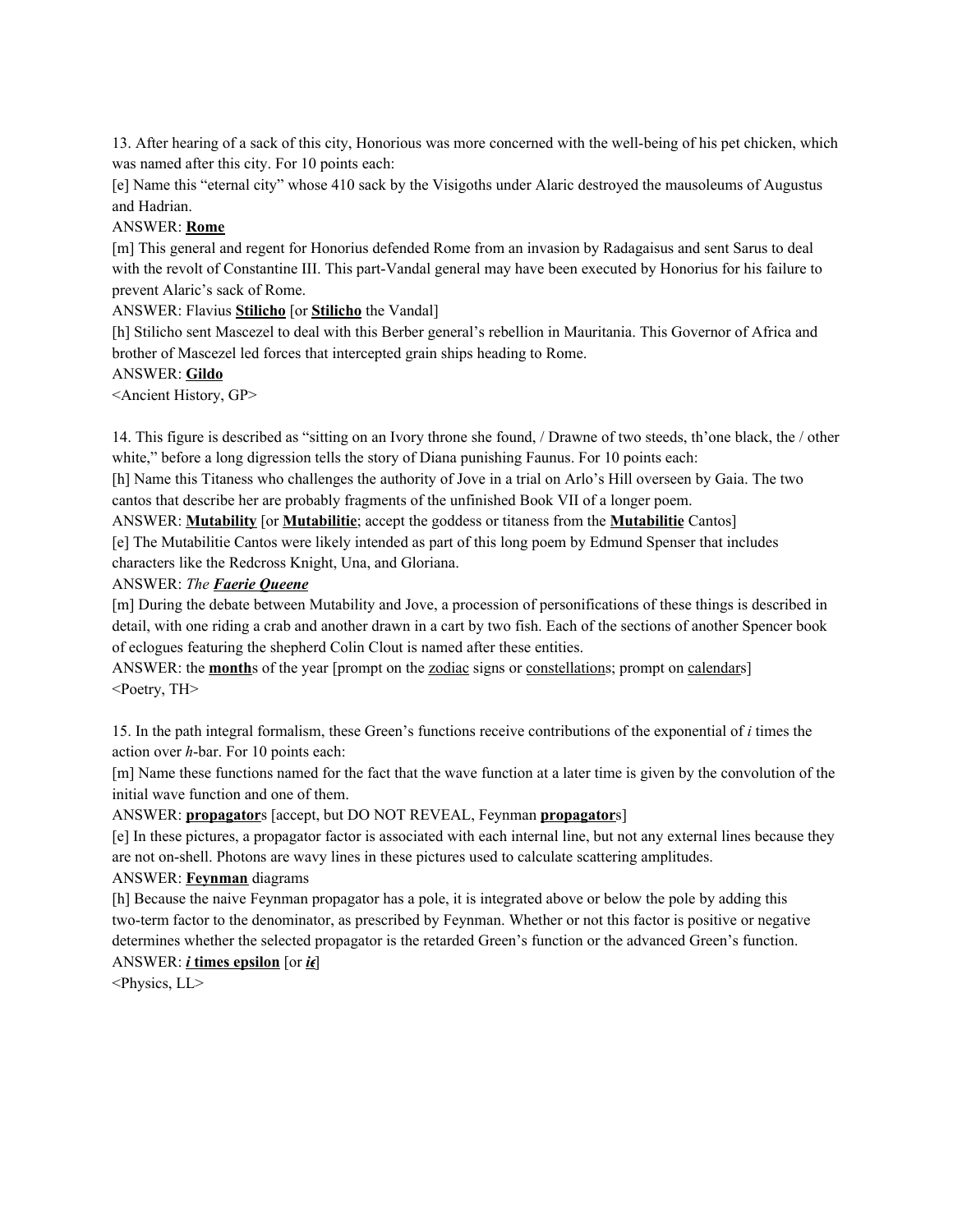16. The name for this moral stance is derived from a Hume passage on the mind's "propensity to spread itself over external objects" and has been promoted by Simon Blackburn. For 10 points each:

[h] Name this pseudo-realist metaethical position that states that, instead of simply identifying situations as right or wrong, individuals extend their internal moral intuitions to the world at large to make judgements. Emotivism and error theory are subtypes of this position.

ANSWER: moral **projectivism** [accept **expressivism**; accept, but DO NOT REVEAL, Lockean **projectivism**; prompt on non-cognitivism]

[m] Error theory, which states that our moral projections onto the world do not correspond to any reality, was first described by this thinker's *Ethics: Inventing Right and Wrong*, which also included his Argument from Queerness. ANSWER: J. L. **Mackie** [or John Leslie **Mackie**]

[e] John MacDowell promoted a different form of projectivism named for this thinker, which states that the goodness of an object is a secondary quality. This philosopher made the metaphysical distinction between primary and secondary qualities in his *Essay Concerning Human Understanding*.

ANSWER: John **Locke** [accept **Lockean** projectivism]

<Philosophy, TH>

17. Two drum sets, a *qanun*, and rapidfire konnakol syllables are all featured on this musician's single "Drip," recorded with Christiane Karam's Middle Eastern Fusion Ensemble at Berklee. For 10 points each:

[h] Name this Armenian jazz pianist whose highly rhythmic style has been compared to djent. Both prog metal and the folk music of his native Gyumri inspired many of the songs on his albums *Mockroot* and *Shadow Theatre*. ANSWER: Tigran **Hamasyan**

[m] In his piece "Nairian Odyssey," Hamasyan transitions from a slower tempo to a faster one, based on groups of four five-lets at the previous speed, which exemplifies this rhythmic concept. This concept is named in analogy to a harmonic concept in which the tonal center changes.

ANSWER: **metric modulation** [accept **tempo modulation**; prompt on proportional tempi; prompt on modulation] [e] "Nairian Odyssey" also features Tigran's self-accompaniment via this technique. This form of vocal percussion uses various mouth-noises to emulate the sounds of classic drum machines.

ANSWER: **beatbox**ing [accept **b-box**ing; prompt on mouth drumming; reject "scat" or "scatting"; reject "acapella"] <Other Arts: Auditory, TM>

18. A mandate for a six kilometer radius from a central volcano led to the growth of a forest with a perfectly circular treeline in this country's Egmont National Park. For 10 points each:

[e] Name this Southern Hemisphere country called *Aotearoa* in the Māori language.

# ANSWER: **New Zealand**

[h] Due to negotiation of the Māori with the New Zealand government, the forested region of Te Urewera has this unusual status, also possessed by the Whanganui River.

ANSWER: they are legally **people** [accept they are legal **person**s; accept they possess **human right**; accept having a distinct **legal identity**; accept having **personhood**]

[m] The banks of the Whanganui River are a major nesting location for the whio, a "blue" type of this bird found on the ten-dollar New Zealand banknote. A common species of these birds native to Latin America is misleadingly named for Muscovy.

ANSWER: **duck**s [accept blue **duck**; accept Muscovy **duck**; prompt on Anatidae] <Geography, TH>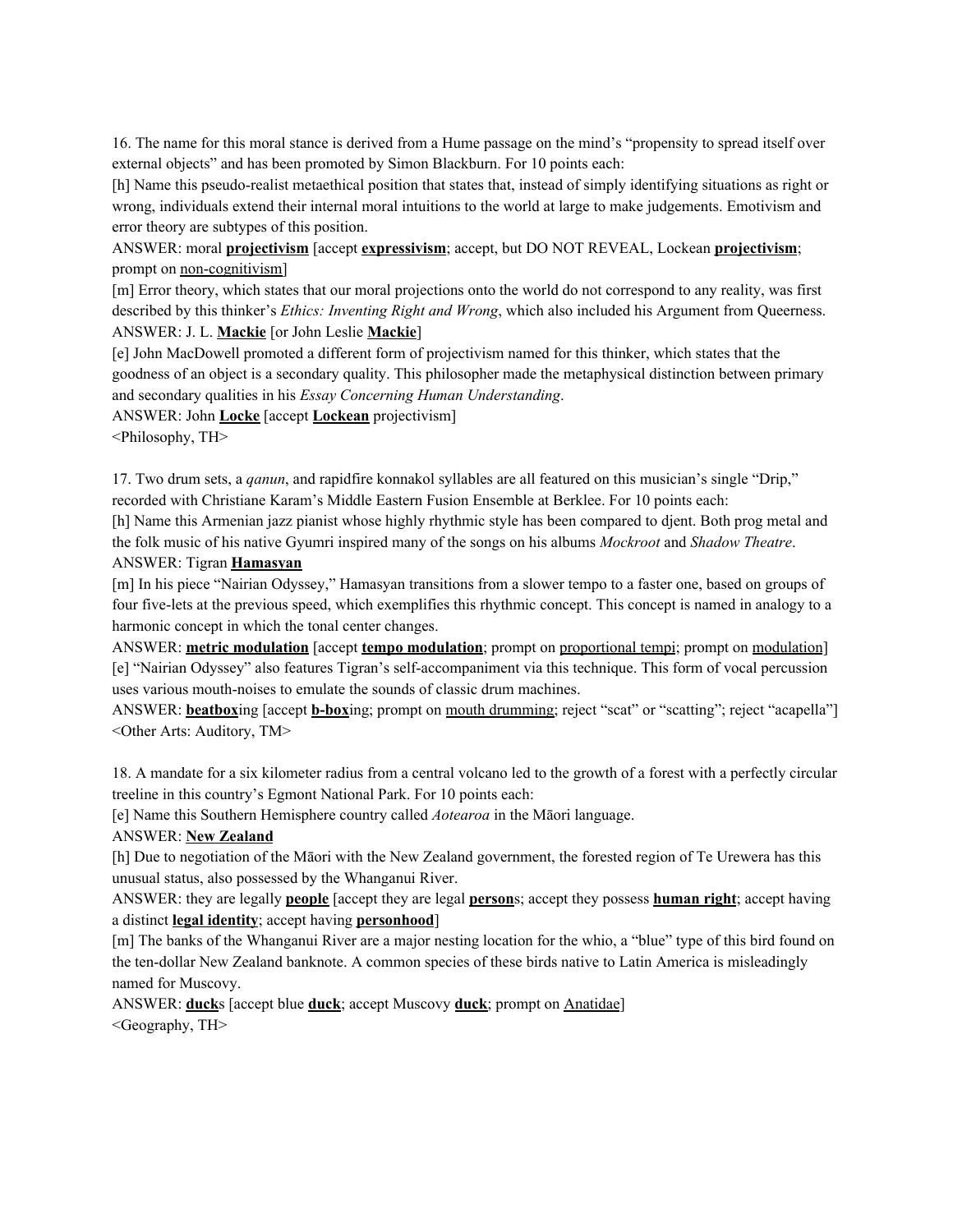19. This molecule was first synthesized in sizable yields by Schleyer through the aluminum chloride-catalyzed rearrangement of *endo*-tetra·hydro·di·cyclo·penta·diene. For 10 points each:

[h] Name this diamondoid molecule considered hypothetical until its isolation from petroleum by Landa et al., a team of Czech chemists.

ANSWER: **adamantane** ("aa-dah-MAN-tayn")

[e] Adamantane is a remarkably strain-free molecule composed of three fused rings of this cyclic molecule. This molecule can undergo intramolecular E2 reactions when in its chair conformation.

## ANSWER: **cyclohexane** [or **C6H12**]

[m] Syntheses by ring closure of adamantane proceed by inserting a bridge containing this many carbon atoms into a bi-cyclo-nonane-dione diester named for Meerwein. Groups containing this many carbons are added in homologations.

ANSWER: **one** (The first clue refers to a methylene bridge.) <Chemistry, JS>

20. The title character of a novel learns that his friend Paul Riesling shot his wife Zilla in the arm on the same day he is elected vice-president of this organization. For 10 points each:

[h] Name this organization whose badge that character proudly wears every day. That character's middle name is revealed to be "Follansbee" at a luncheon hosted by this organization, for which he later gives a speech about being an "Ideal Citizen."

ANSWER: the Zenith **Booster**s' Club [accept any answer involving a club or organization for **boosting** businesses; accept, but do not otherwise reveal the **Booster** Club from *Babbitt*]

[e] The title materialistic real estate agent of this Sinclair Lewis novel flaunts his vice presidency of the Booster's Club of Zenith.

# ANSWER: *Babbitt*

[m] *Babbitt* has been analyzed through the lens of Thorstein Veblen, who is compared to Socrates in "The Bitter Drink," a biographical passage from this series by a contemporary of Lewis's. The "Body of an American" sketch in this series smashes together dozens of words about the military funeral of "John Doe."

ANSWER: *U.S.A.* trilogy [prompt on *The 42nd Parallel*, *1919*, or *The Big Money* by asking "what larger series is that work a part of?"] (by John Dos Passos)

<Long Fiction, AP>

21. The penates ("pi-NAY-teez"), household gods of the cupboards and kitchen supplies, were often invoked along with this Goddess. For 10 points each:

[e] Name this Roman goddess of the hearth and family. A group of similarly named virgins maintained an ever-burning fire at her temple in the Roman Forum.

# ANSWER: **Vesta** [accept **Vestal** Virgins]

[m] These guardian deities of the Roman religion are sometimes conflated with the penates. The *familiaris* type of these deities were ceremonially greeted upon arrival and departure of houses, while their public types were invoked at crossroads.

ANSWER: **lar**es [accept **lar**es familiares or domestic **lar**es]

[h] According to Varro, a group of household deities including Subigus, Prema, and Pertunda assisted in this specific activity, which usually occurred after a minor deity called Domiducus led an individual home from a public event.

ANSWER: a wife **losing** her **virginity** [accept **consummation** of a marriage; accept equivalents indicating a woman having **sex** for the **first time** in a house; prompt on marriage] <Mythology, TH>